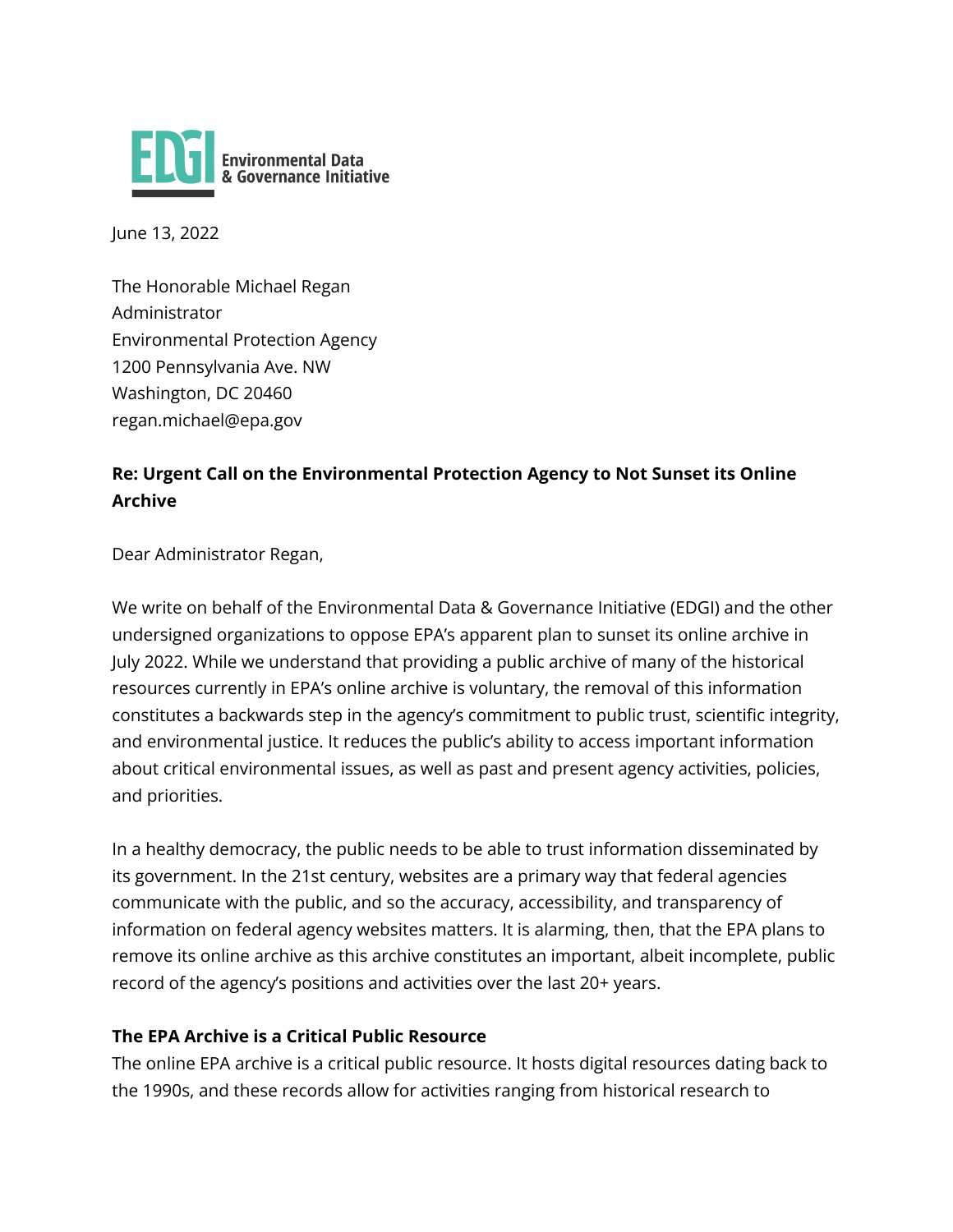democratic oversight. There are documents discoverable through the archive that are not available anywhere else, such as records of the authorization of various chemicals, monitoring data from natural disasters, and resources regarding past or proposed policies. Only through the EPA archive is it possible to trace public-facing EPA climate change information over the course of the escalating crisis, from the Clinton-era "Global Warming" website to the Obama-era "Climate Change" website.

Some resources in the archive are hosted in other repositories such as regulations.gov, but are more easily discoverable through keyword searches in the EPA archive. For example, the EPA archive is the most accessible source of information regarding the evolution of regulations for key toxins, such as the Clean Air Mercury Rule and the Mercury and Air Toxics Standards, as well as EPA's evolving approach to protecting wetlands.

The EPA archive also served as a critical source of information and lifeline for civic engagement when informational resources were suppressed on the main EPA website during the Trump administration and transferred to the archive, such as the Clean Power Plan (CPP) resources in the months before the proposal to repeal the CPP. EDGI recently used the archived CCP webpages that were suppressed in an educational workshop to teach undergraduate students about the importance of federal website governance in a participatory democracy.

While the EPA archive is far from perfect, it has facilitated public engagement and oversight and could be updated to be a model of more transparent and effective website governance. Moreover, maintaining and improving the archive would support the agency's outspoken commitments to scientific integrity and environmental justice, both of which pivot upon the agency's commitments to transparency, accessibility, and democratic oversight.

## **The Decision Lacks Transparency**

The decision to sunset the EPA archive is itself evidence of the need for more transparent and effective governance of federal web resources. There were no public explanations or commenting period regarding this decision, and the links to further information on the "Web Standard: Archive" webpage are to URLs that deny access to the public (403 error). Information requests by our organization remain unanswered.

In an [article in](https://www.theverge.com/2022/3/24/22993628/epa-online-archive-sunset-digital-records) *The Verge*, the EPA provides reasons supporting its decision to sunset its archive. One is that the infrastructure on which the archive is built is outdated. We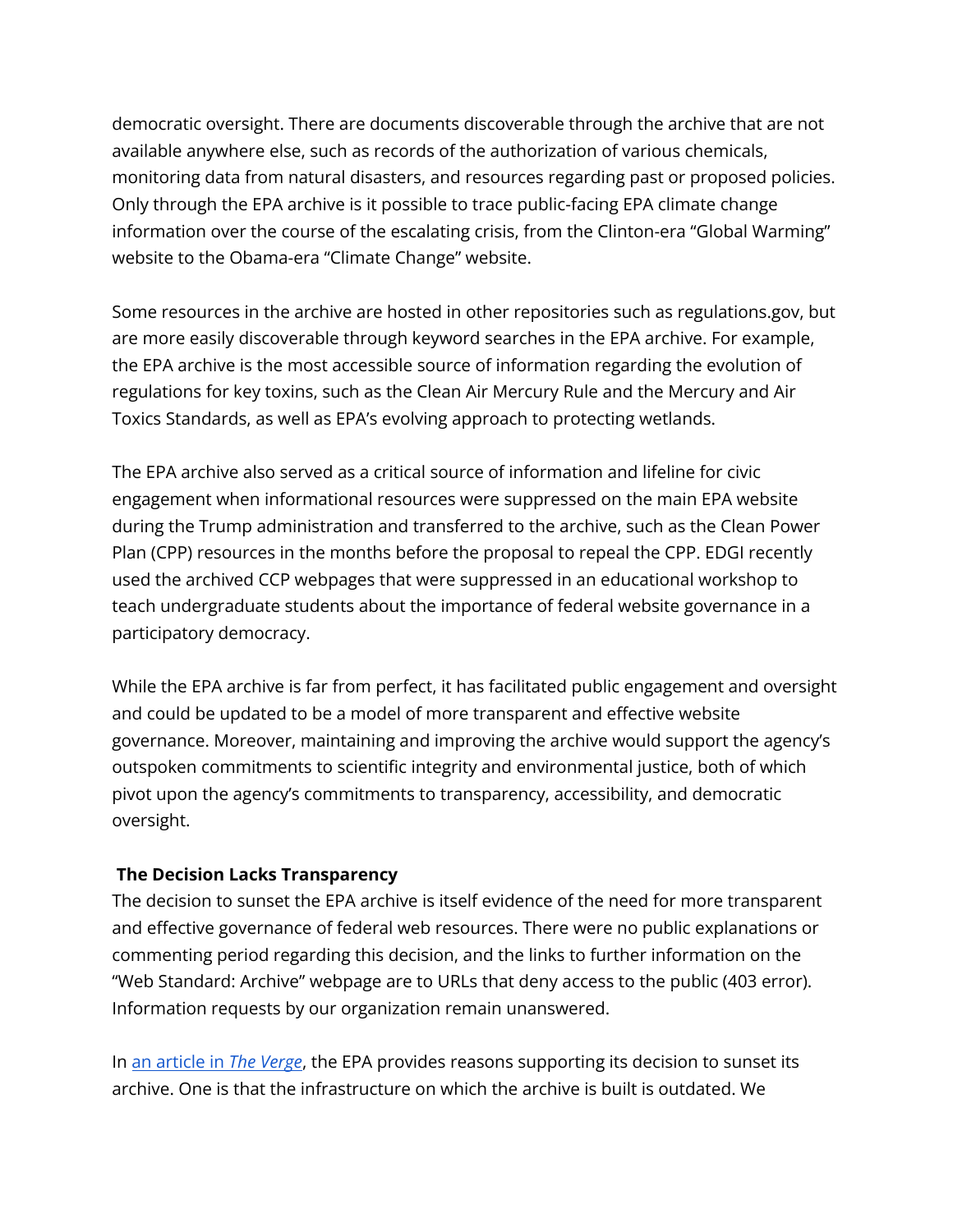appreciate the diligence and the care provided in updating the main EPA website to a more modern content management system, but it is unclear why the archive could not also be updated. We recognize that the EPA is substantially underfunded at the moment, but it would, at a minimum, be better to retain an archive based on outdated infrastructure than to remove public access to these resources entirely. Additionally, in the *Verge* article the EPA stated that official records removed from the archive would continue to be available through the Freedom of Information Act process. While we appreciate the degree of transparency the FOIA can provide, this process is by no means an open and accessible one. FOIAs require a level of pre-existing knowledge that much of the public doesn't have (it is challenging to file a FOIA for something you don't know exists), the arduous process of filing and then processing materials received through FOIA requests is itself a barrier to access, and the FOIA process has shortcomings when it comes to scientific materials in particular, which are beyond the scope of this letter.

Overall, the lack of transparency in the decision to sunset the EPA's archive is at odds with EPA's commitment to openness. This decision runs counter to the ethics and values embraced by entities such as the Society of American [Archivists.](https://www2.archivists.org/statements/saa-core-values-statement-and-code-of-ethics) Further, it leaves the public and the federal government dependent upon third-party non-governmental organizations that are not operating pursuant to federal data integrity and provenance policies to provide public archives of federally published information. Sunsetting the EPA archive does not appear to be in the best interest of the public nor the agency.

## **Improvements to the Archive**

We understand that maintenance of a comprehensive archive of EPA's digital materials is voluntary and entails some costs. Yet this needs to be considered alongside the agency's commitment to public trust, scientific transparency, and environmental justice. Instead of doing away with the EPA archive, the Biden administration should promote it as a model for other parts of the Executive Branch.

In our digital age, agencies must make their documents and records quickly, thoroughly, and durably accessible to the public. We need the EPA's archive to be improved, not retired. It should link to archived historical content from the main website and to archived pages from defunct URLs. The search function should be improved to retrieve relevant results first and search within date ranges. Archiving material should be required, not discretionary. Agencies' Title 44 [obligations](https://www.archives.gov/about/laws/fed-agencies.html) must be modernized for the 21st century, with digital materials included alongside paper records, and EPA should coordinate its online archive with the Government Publishing Office, Library of Congress, and the National